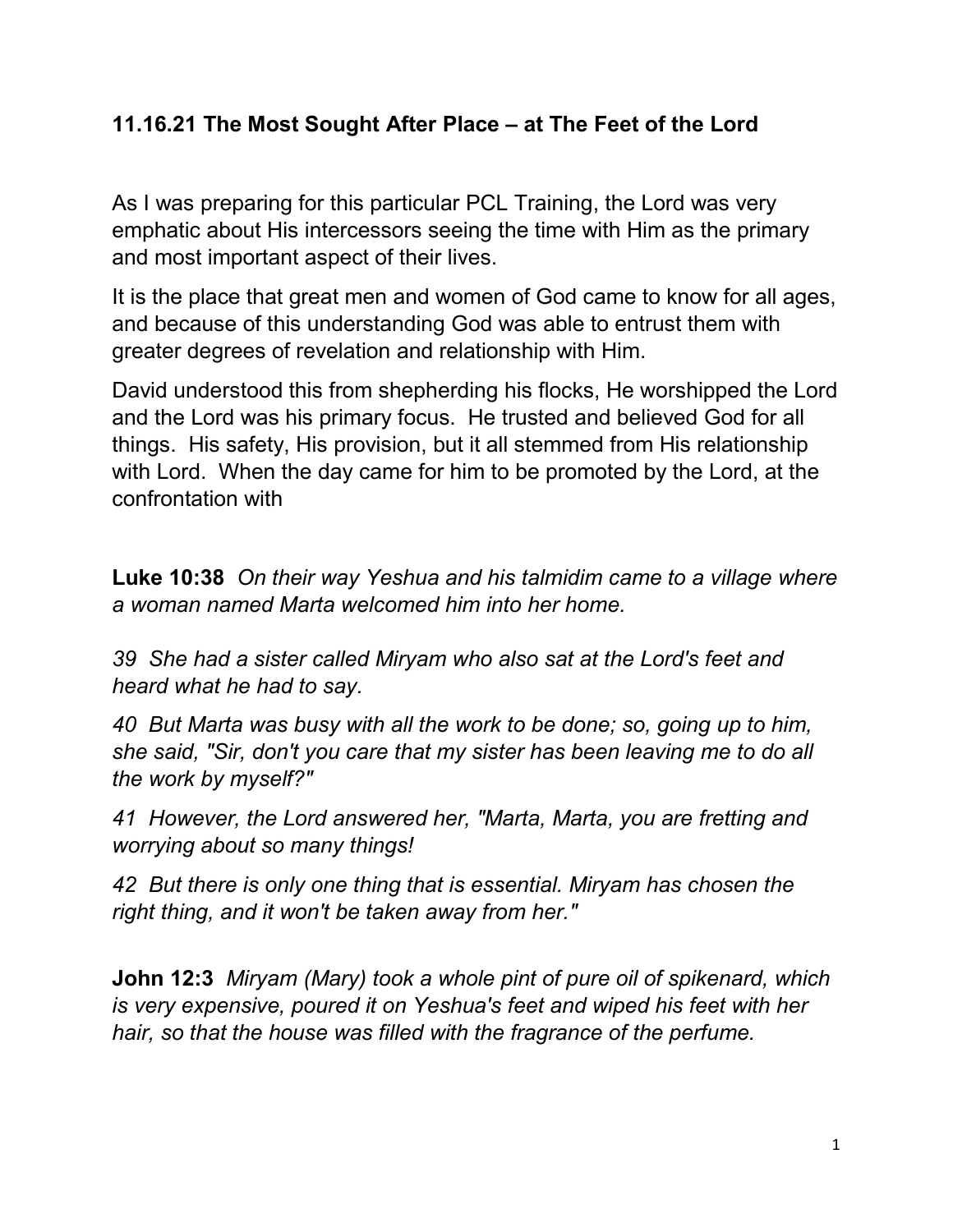**2 Chronicles 16:9** *For the eyes of ADONAI move here and there throughout the whole earth, to show himself strong on behalf of those who are wholehearted toward him.*

He searches for a people, throughout all the earth whose heart is given to Him.

His heart is moved when He sees His church, and the intercessors taking up His agenda, running to be used, but Him for His purposes in the Earth

That we would sit at His feet and learn of Him, fall deeply in love with Him

Our first and most important responsibility in our betrothal, is to be being made ready for our bridegroom.

In His Last Passover on earth before He suffers - , He betroths Himself to His Body: In the same format as the Jewish wedding custom

He's just had the Cup of Redemption, the 3<sup>rd</sup> cup of the Passover, and the Matzah representing His Body then He says…

**John 14:1** *Don't let yourselves be disturbed. Trust in God and trust in me.*

*2 In my Father's house are many places to live. If there weren't, I would have told you; because I am going there to prepare a place for you.*

*3 Since I am going and preparing a place for you, I will return to take you with me; so that where I am, you may be also.*

He has gone away to prepare a place for us and is coming back to get what belongs to Him.

Are we using this time to prepare for Him, are we overwhelmed by the thoughts of His presence and what that period of time will hold. Are we like in our physical lives when we found the one we wanted to marry, wanting to please Them, to know them, what they like what they don't like? What is on His heart that we can flow in a oneness to that? What He desires, How He sees things from His perspective?

Do those things move you, are you drawn to Him in that way?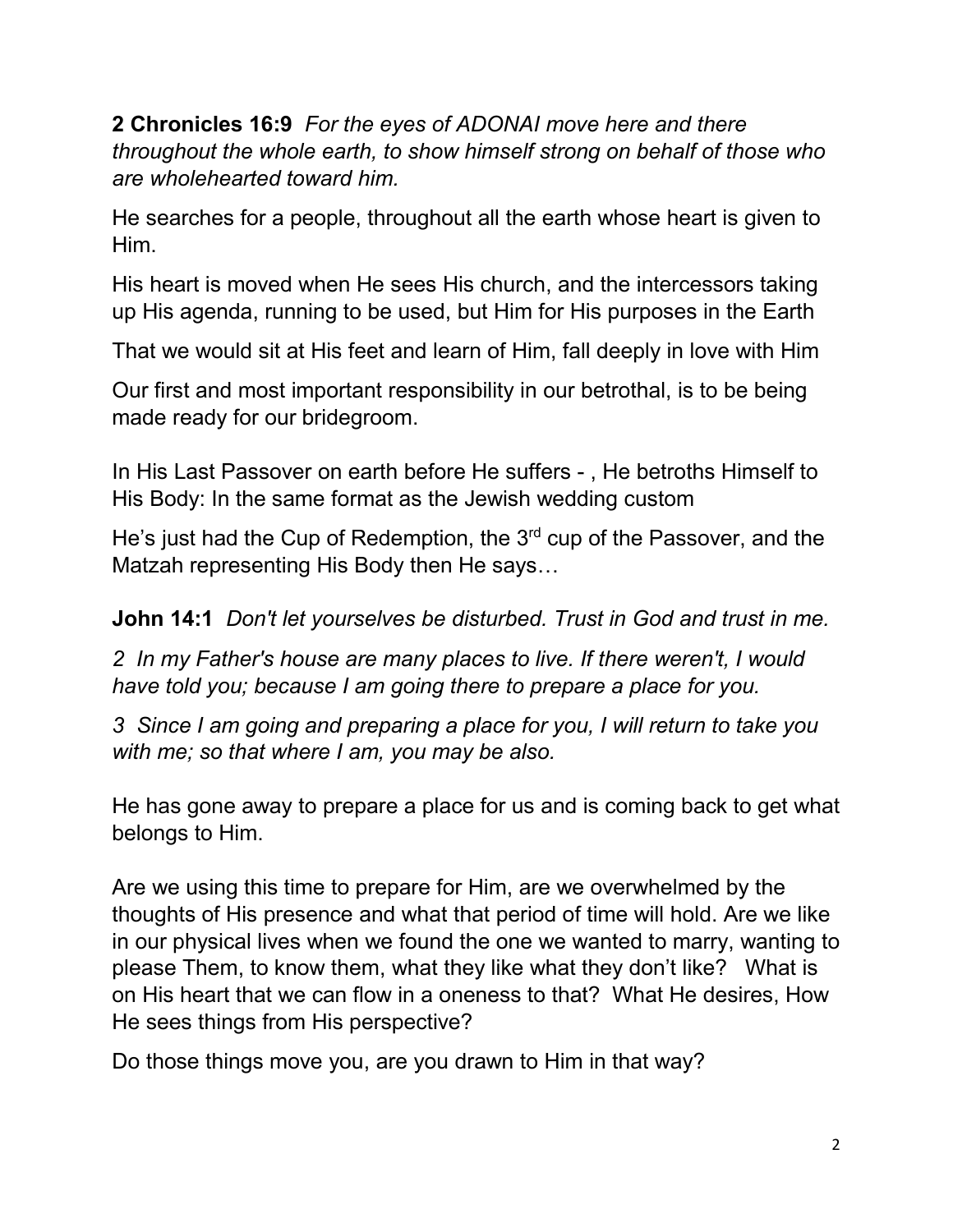Our first responsibility in our relationship is to Him, everything, ministry, prayer, relationships all flow out of that.

Yeshua was our pattern

## **John 5:19, 20**

**19** *Therefore, Yeshua said this to them: "Yes, indeed! I tell you that the Son cannot do anything on his own, but only what he sees the Father doing; whatever the Father does, the Son does too.*

*20 For the Father loves the Son and shows him everything he does; and he will show him even greater things than these, so that you will be amazed.*

**John 12:49** *For I have not spoken on my own initiative, but the Father who sent me has given me a command, namely, what to say and how to say it.*

So He did not do anything that He didn't either hear from the Father or See the Father do….

Yeshua tells us in John 6:38,39a He came to do the Father's Will **John 6:38** *For I have come down from heaven to do not my own will but the will of the one who sent me. 39 And this is the will of the one who sent me:*

Jesus' ministry, His anointing all flowed from His relationship with His father

He was connected in intimacy with His Father

Jesus was our pattern

He came to teach who the Father was, so that we could know him and be taught of Him. Our heart should be to please our Avi (our Father)

The Lord has been revealing, it's like the Song of Songs, the Song of Solomon – Where the Shulamite, thinks its all about her and she almost loses her beloved, it gave her time to think and she realized, it wasn't about her at all, it was about Him.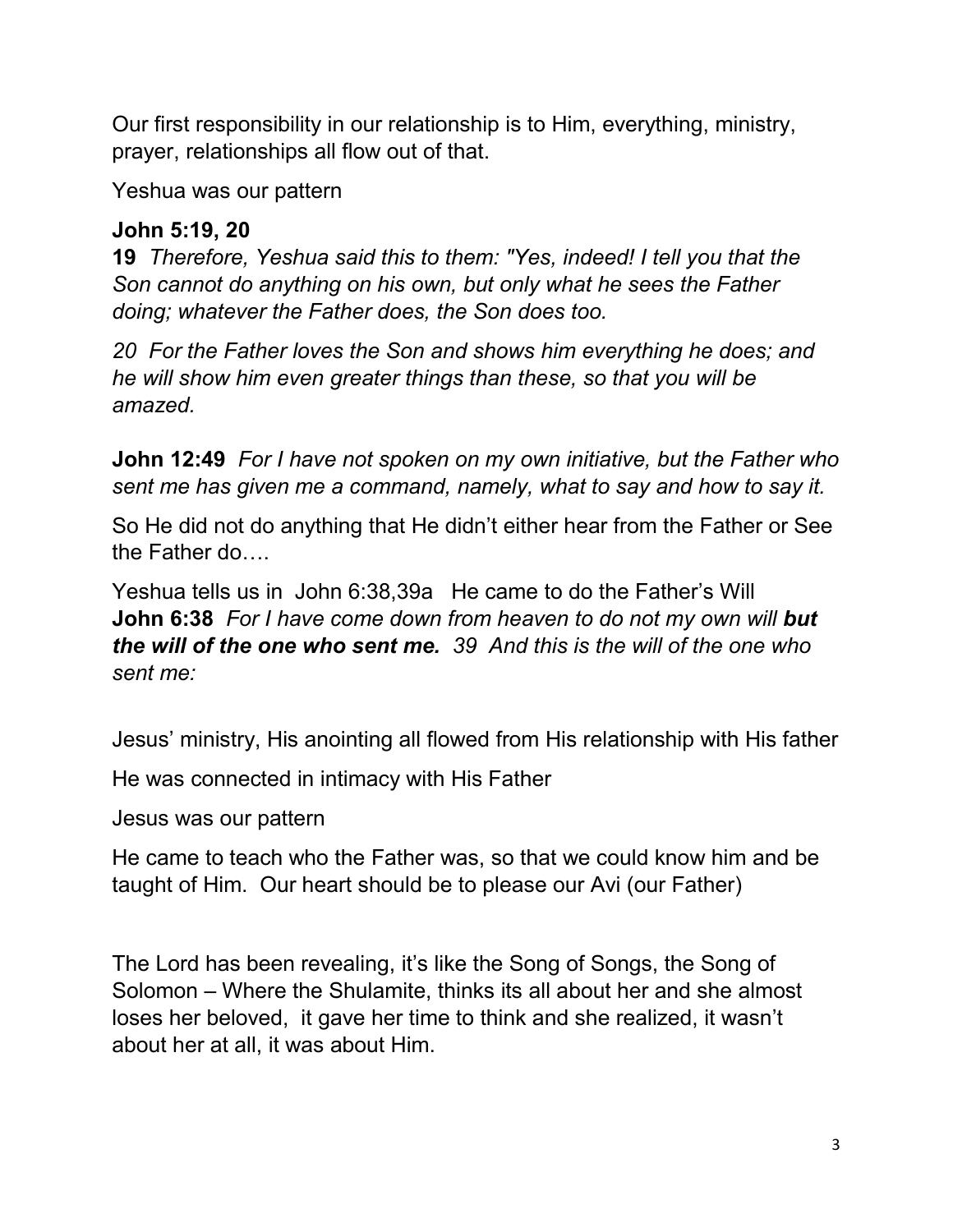See for years the Church has believed it was about her, but it's about Him and His Kingdom.

When we agree with the Holy Spirit, things will begin to flow

He wants us to know Him, Yeshua sent His Holy Spirit to pick up where He left off

## **Is our day ordered by the Lord or driven by other means, this is something He wants us to consider…**

Let it not be said of us that we didn't understand how He does things as he said to Israel And now the Church

**Psalms 95:10** *For forty years I loathed that generation; I said, 'This is a people whose hearts go astray, they don't understand how I do things.'*

*Hebrews 3:10 Therefore, I was disgusted with that generation - I said, 'Their hearts are always going astray, they have not understood how I do things';*

You are a remnant of believers that through your lives, through your intimacy with the Lord are showing others in the body, even other intercessors how to walk. The Church has been so far below the standard of righteousness, purity. That it's time a people arise and show the way to God. But they'll only see that, if it dwells within us.

We are in a process of Return to the Lord (by His definition). He will unfold this to us in ways we have never known – I have seen it in the Spirit It will look nothing like our comprehension of "Church" today. We are the "Kehillah" The Congregation (of the Tzaddikim – the Righteous. This will be another aspect of what Revival, Reformation and the 9 R's will bring about as it has it's process.. It will bring things into His divine order and the Church will then be released in the greatest power and authority the Earth has ever known.

**Isaiah 61:1** The Spirit of Adonai ELOHIM is upon me, because ADONAI has anointed me to announce good news to the poor. He has sent me to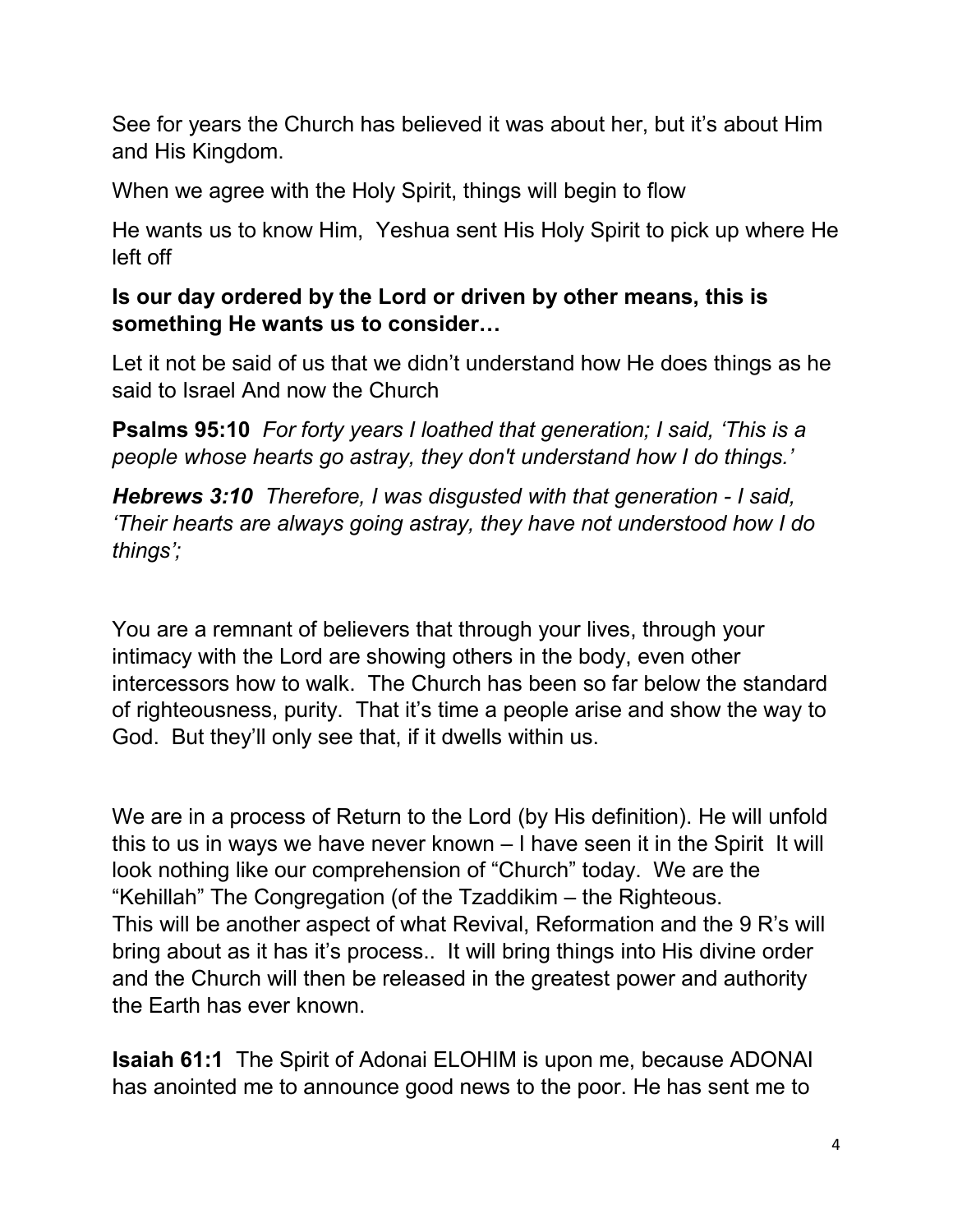heal the brokenhearted; to proclaim freedom to the captives, to let out into light those bound in the dark;

2 to proclaim the year of the favor of ADONAI and the day of vengeance of our God; to comfort all who mourn,

3 yes, provide for those in Tziyon who mourn, giving them garlands instead of ashes, the oil of gladness instead of mourning, a cloak of praise instead of a heavy spirit, so that they will be called oaks of righteousness planted by ADONAI, in which he takes pride.

4 They will rebuild the ancient ruins, restore sites long destroyed; they will renew the ruined cities, destroyed many generations ago.

Isaiah 61 will become a reality for believers

It will immediately separate the profane from the Holy. He will teach His people His ways from His prospective that they have never known. The Melchizedek priesthood will bring it to pass and the Ruach HaKodesh – The Holy Spirit will hold it in place.

So God is preparing us for great and mighty things we know not. Let's stay in a place of expectancy and readiness to receive them.

## Deb

You know, tonight as we all look back through the years, it has been quite a journey from our first PCL Trainings in September and October of 2012 to today. Kin and I remember those beginning days as do many of you. There are many of you who were here in those early days. And there are many of you who have joined in the flow at different entry points. Thank you so much for your faithfulness and for your willing service to the Lord. He has done an amazing work in you through the years moving and transitioning you from soldiers to warriors. He is forming you and making you into His end-+time Joel's Army of light Nita talks about in her Melchizedek book.

Kin and I see the care you have for your PCMs in your cells and also the care you have for each other. We get emails all the time from different